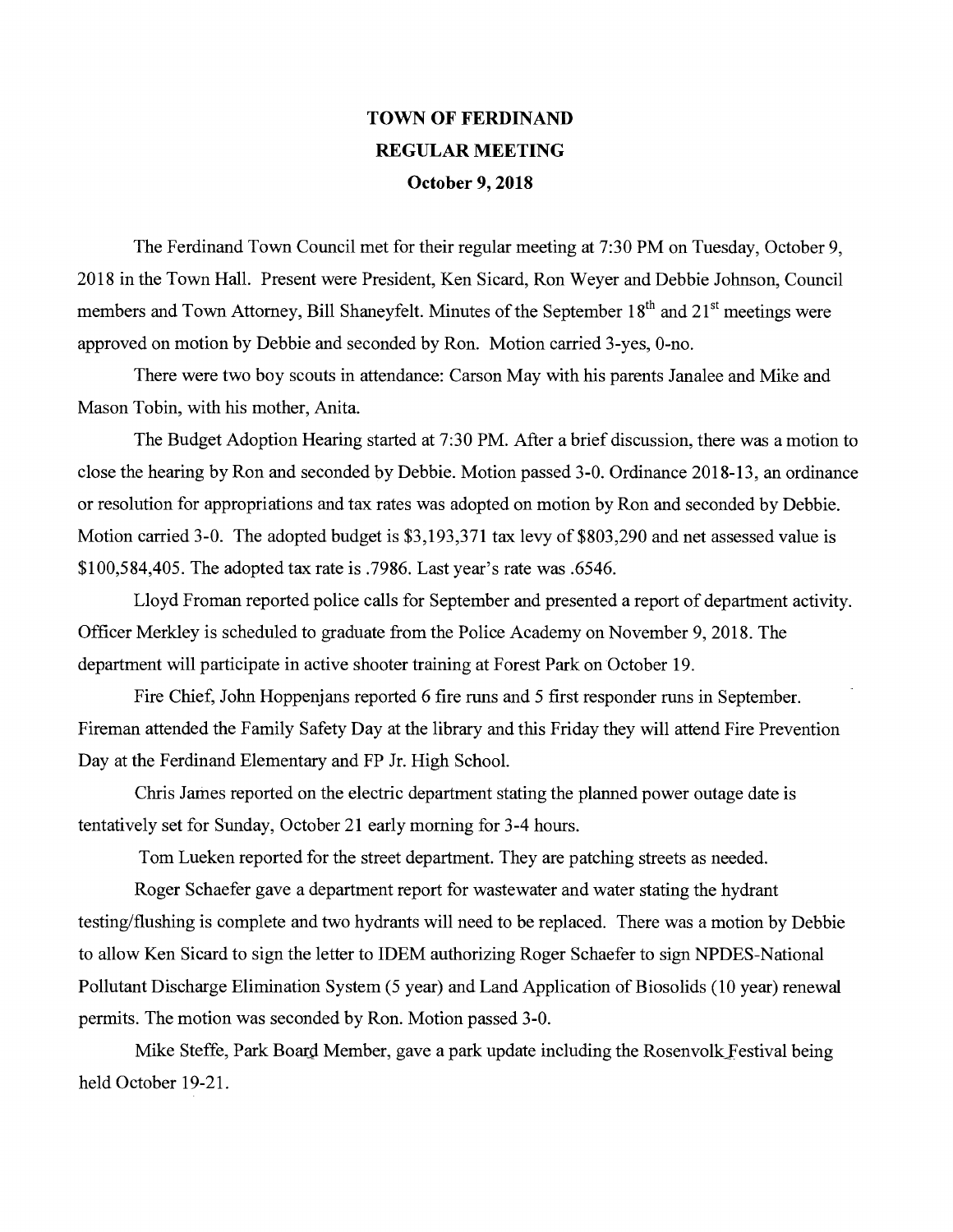Chris James gave an update of the Dubois County Leadership Academy. He is working on updating the information on the Town website. A motion was made by Debbie to allow James to purchase a table for the Town at the Annual Chamber Dinner for \$140 as well as a table at the Christkindlmarkt Eve Dinner for \$256. The motion was seconded by Ron. Motion passed 3-0. The Community Foundation will be at the Veteran's Memorial site Friday at 4 PM for a check presentation.

Mike Steffe gave an update of the Old Town Lake project. They are waiting on a permit from IDEM.

Roger reported on the Sisters project. Ron stated the back-up transformer should be shipping this week. Ken is working on the Old Town Lake Dam ER & Maintenance Plan.

Debbie Johnson reported receiving two appraisals for the Dr. Thomas building located 202 E. 3<sup>rd</sup> street. The first appraisal was \$59,000; the second was for \$57,500. After discussion, Debbie requested permission to negotiate, with the assistance from the counsel, and to make an appropriate offer to purchase the building in the amount of \$55,000. Ken made a motion to approve the request. Ron seconded the motion. Motion passed 3-0.

There was discussion regarding the sale of the fire truck. John will advertise the truck through the Indiana Volunteer Fire Association and on social media. Shaneyfelt will advertise in the Ferdinand News and James will advertise on the Town website.

Mike Steffe requested approval of the October  $27<sup>th</sup>$  YMCA Monster Dash route. The 5K Run/Walk will begin at 9AM at the YMCA and end at the Community Center. Ron made a motion to approve the route. Motion was seconded by Deb. Motion passed 3-0.

John Wetzel of Midwest Engineers reported on the condition and maintenance history of the two water towers. The elevated tower, located on the northwest side of town, was built in 1984. The standpipe tower by the Convent was estimated to have been installed around 1966. He distributed a report including cost estimates of proposed repairs. The council will review the options presented and evaluate the potential timing/funding of necessary repairs.

Mike Brandis and Chad Hess, co-owners of Universal Packing, were present at the meeting. Currently they employ 19 employees at their facility in Dale. They are in negotiations with Jasper Group to purchase the building at  $5<sup>th</sup>$  and Virginia will be requesting tax abatements from the Town in the future if the purchase is completed.

The Legion requested the following burn dates for their BBQ's: October 14, November 11, December 9, January 13, February 10, March 10 and April 14. A motion was made by Deb and seconded by Ron to approve the request. Motion passed 3-0.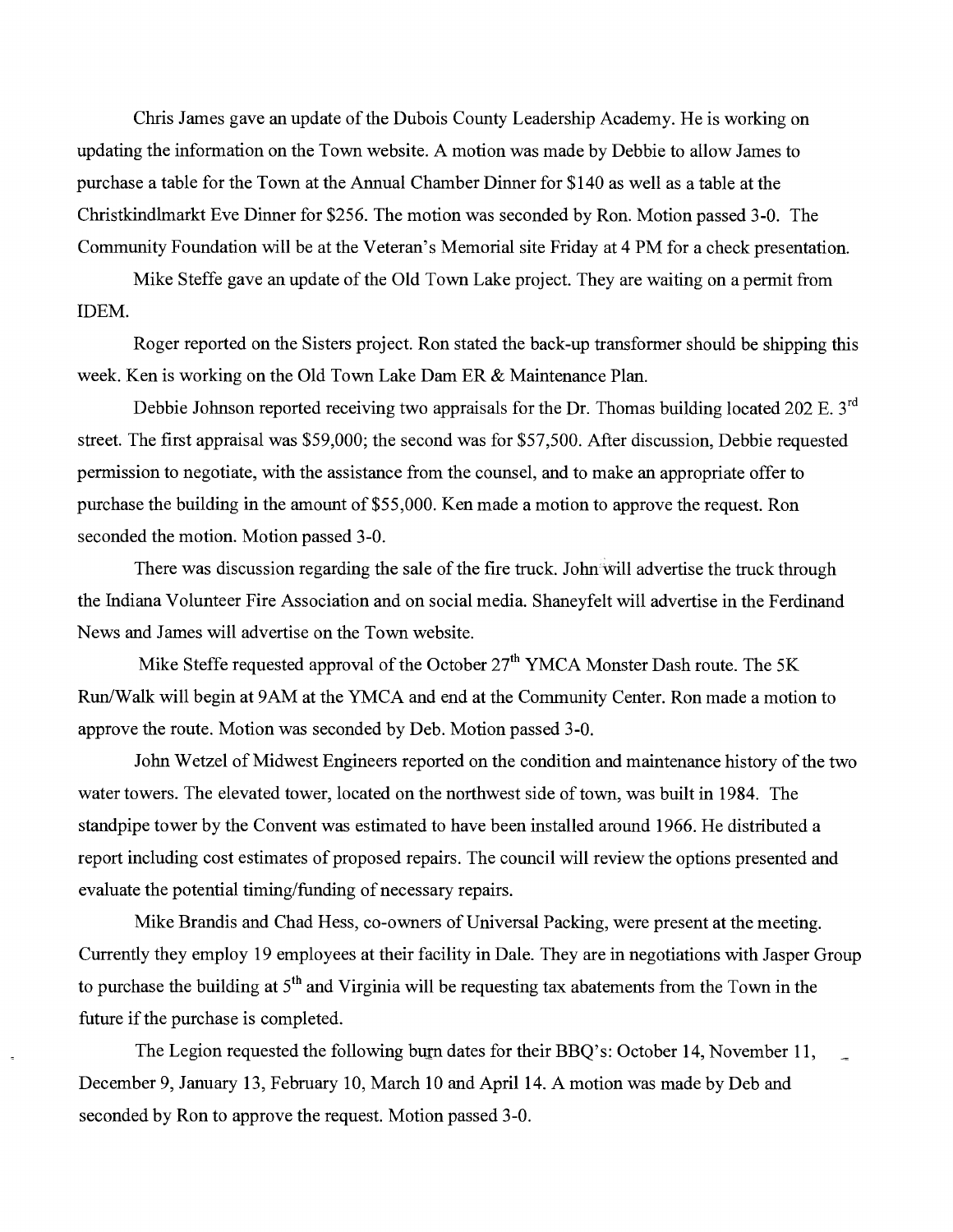A motion was made by Ron to accept the Kerstiens Performance Bond as presented and allow Sicard and Miller to sign. The motion was seconded by Deb. Motion passed 3-0.

There was discussion regarding the Kerstiens-Country Ridge Estates subdivision utilities agreement. The agreement includes the water and sanitary sewer service extension project and the installation and completion of the street. A motion was made by Deb to accept the agreement as presented and allow Sicard and Miller to sign. The motion was seconded by Ron. Motion passed 3-0.

Ordinance 2018-14 was introduced amending the Persormel Policy in relation to the deferred compensation plan. Employees must be employed full time for 6 months and work a minimum of 32 hours per week. Employees may participate immediately. The changes are backdated to be effective January 1, 2018. A motion was made by Ron to approve Ordinance 2018-14 as presented. Debbie seconded the motion. Motion passed 3-0.

Deb Johnson gave an update for the insurance committee. Employees were asked to complete additional information on Formfire. They are waiting for quotes from insurance providers.

A motion was made by Deb that the council meetings be held on the  $3<sup>rd</sup>$  Tuesday of the month instead of the 2<sup>nd</sup> Tuesday beginning November 20, 2018. The motion was seconded by Ron. Motion passed 3-0.

The door-to-door Trick or Treat hours were set for 6-8 PM on October 31, 2018.

Shaneyfelt presented a potential three year contract extension with the Town's electric provider. After discussion, a motion was made by Ken to approve a 3 year electric extension to May 31, 2026 at a price not to exceed the contract price in effect June 1, 2020- May 31, 2023 and authorize Ken to sign the contract on behalf of the Town. Deb seconded the motion. Motion passed 3-0.

Ken stated he and Chris attended the AIM conference at French Lick. He noted that there may be future funding available from the state for water and sanitary sewer capital improvements. There would be an asset management required.

Regular claims in the amounts of \$139,822.56 and \$338,095.37 were approved to pay on motion by Ron and seconded by Debbie. Motion carried to pay regular claims 3-0.

The council will meet in regular session on Tuesday, November 20, 2018 at 7:30 PM. The meeting of Economic Development Commission will be on Tuesday, November 28, 2018 at 6:00 PM. The Park Board will meet for a Special Meeting on Wednesday, October 24 at 11:30 AM at the YMCA and for a regular meeting on Wednesday, November 7, 2018 at 4:30 PM. On Wednesday, October 24 the Zoning Board will meet at 6:30 PM and the Plan Commission will meet at 7:00 PM. As there was no